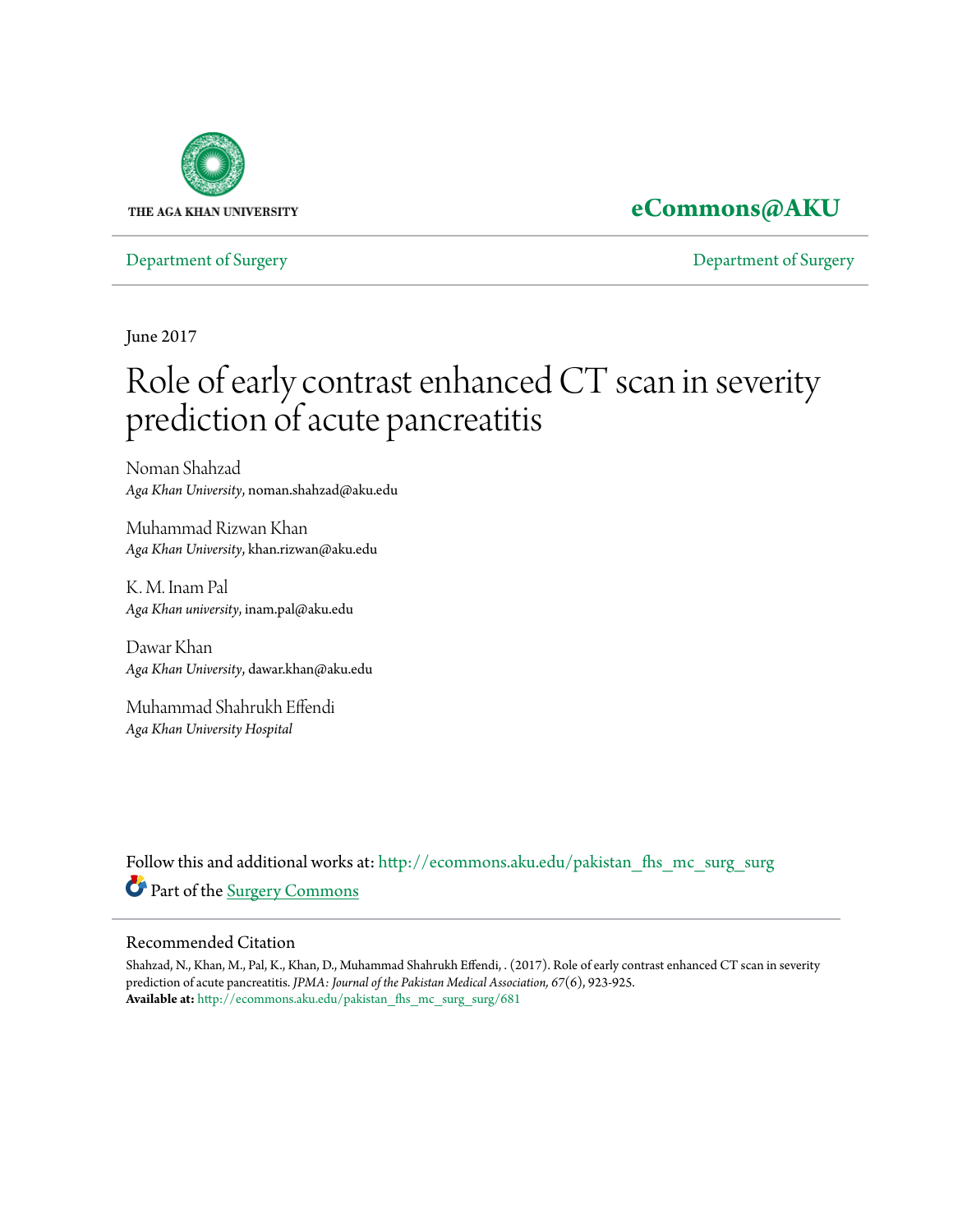SHORT COMMUNICATION

### **Role of early contrast enhanced CT scan in severity prediction of acute pancreatitis**

Noman Shahzad,<sup>1</sup> Muhammad Rizwan Khan,<sup>2</sup> K M Inam Pal,<sup>3</sup> Dawar Burhan Khan,<sup>4</sup> Muhammad Shahrukh Effendi<sup>5</sup>

#### **Abstract**

Severe pancreatitis occurs in approximately 15-25% of patients with acute pancreatitis. The objective of our study was to compare the CT Severity Index (CTSI) with a clinical score (BISAP score) to predict severity of acute pancreatitis. Forty-eight consecutive patients with acute pancreatitis who underwent contrast enhanced CT scan within 72 hours of presentation were included. Results of our study showed that both CTSI and BISAP score were reliable predictors of mortality (p value  $= 0.019$  and <0.001 respectively) and need for mechanical ventilation (p value = .002 and .006 respectively). Positive predictive value of CTSI to predict recovery without intervention was 91.4% as compared to 78% for that of BISAP score. Receiver Operating Characteristics (ROC) Curves showed CT scan was superior to BISAP Score in predicting need of percutaneous or surgical intervention. Early CT scan may be utilized for prediction of clinical course of patients with acute pancreatitis.

**Keywords:** Contrast Enhanced Computed Tomography, CT Severity Index, BISAP score, Acute Necrotizing Pancreatitis, Mortality.

#### **Introduction**

Annual incidence of Acute Pancreatitis (AP) ranges from 13-47/100,000 population.<sup>1</sup> Severe acute pancreatitis develops in 15-25 % of patients with AP<sup>2</sup> resulting in mortality of 2.6-3%.<sup>3</sup> Predicting severity of AP early in the course of disease may potentially improve the outcome by enhanced triage of patients to appropriate level of care and guiding early targeted therapies like enteral feeding via naso-jejunal tube and appropriate antibiotics.<sup>4</sup>

Numerous clinical and radiological scoring systems have been described in literature to predict severity of AP with variable accuracy. BISAP Score was developed in 2008 and has been validated to predict mortality in AP.<sup>5</sup> In BISAP scoring system, one point is given to each of following five parameters i.e. BUN > 25mg/dl, Impaired Mental Status

1-3,5Department of Surgery, <sup>4</sup>Department of Radiology, Aga Khan University, Karachi, Pakistan.

**Correspondence:**Muhammad Rizwan Khan. Email: doctormrkhan@yahoo.com

(GCS < 15), presence of Systemic Inflammatory Response Syndrome (SIRS), Age > 60 years, and presence of Pleural Effusion. Mortality ranges from <1% to up to 22% correlated with an increasing BISAP score from 0 to 5.<sup>7</sup>

CT Severity Index (CTSI)<sup>7</sup> is the most commonly used radiological scoring system for severity assessment of AP. CTSI score is shown to correlate with morbidity and mortality<sup>6</sup> but this evidence is based upon studies conducted upon patients in whom CT scans were done after a delay of two to three days from diagnosis. There is very limited data available on the predictive capability of early CT scan in patients with acute pancreatitis.

The objective of our study was to determine the predictive value of early contrast enhanced CT scan in patients with AP and to compare predictive value of CT severity index with that of BISAP Score.

#### **Patients / Methods and Results**

Medical records of all adult patients admitted at Aga Khan University Hospital (AKUH), Karachi, with a diagnosis of AP between January 2012 and June 2013 were reviewed. The patients who underwent a contrast enhanced CT scan within 72 hours of onset of AP and had all the workup available for calculation of BISAP score were included. Patients with incomplete medical records or those who were transferred from other hospitals after initial management were excluded from the study. A consultant radiologist who was blinded to the patients' outcomes reviewed all CT scans and calculated a CT Severity Index score. Primary outcome was prediction of mortality by CTSI and BISAP score. Secondary outcome measures were prediction of need for mechanical ventilation, need for percutaneous intervention, need for surgical intervention, and use of inotropes.

Data was analyzed using SPSS Version 19. Chi Square Test was used to analyze categorical outcome measures like mortality, needs of percutaneous or surgical intervention, and need of inotropic or ventilator support. Positive and Negative predictive values were calculated to measure predictive ability of BISAP score and CTSI. Area under receiver operating curve (ROC) was calculated for both BISAP Score and CTSI score to compare both the scoring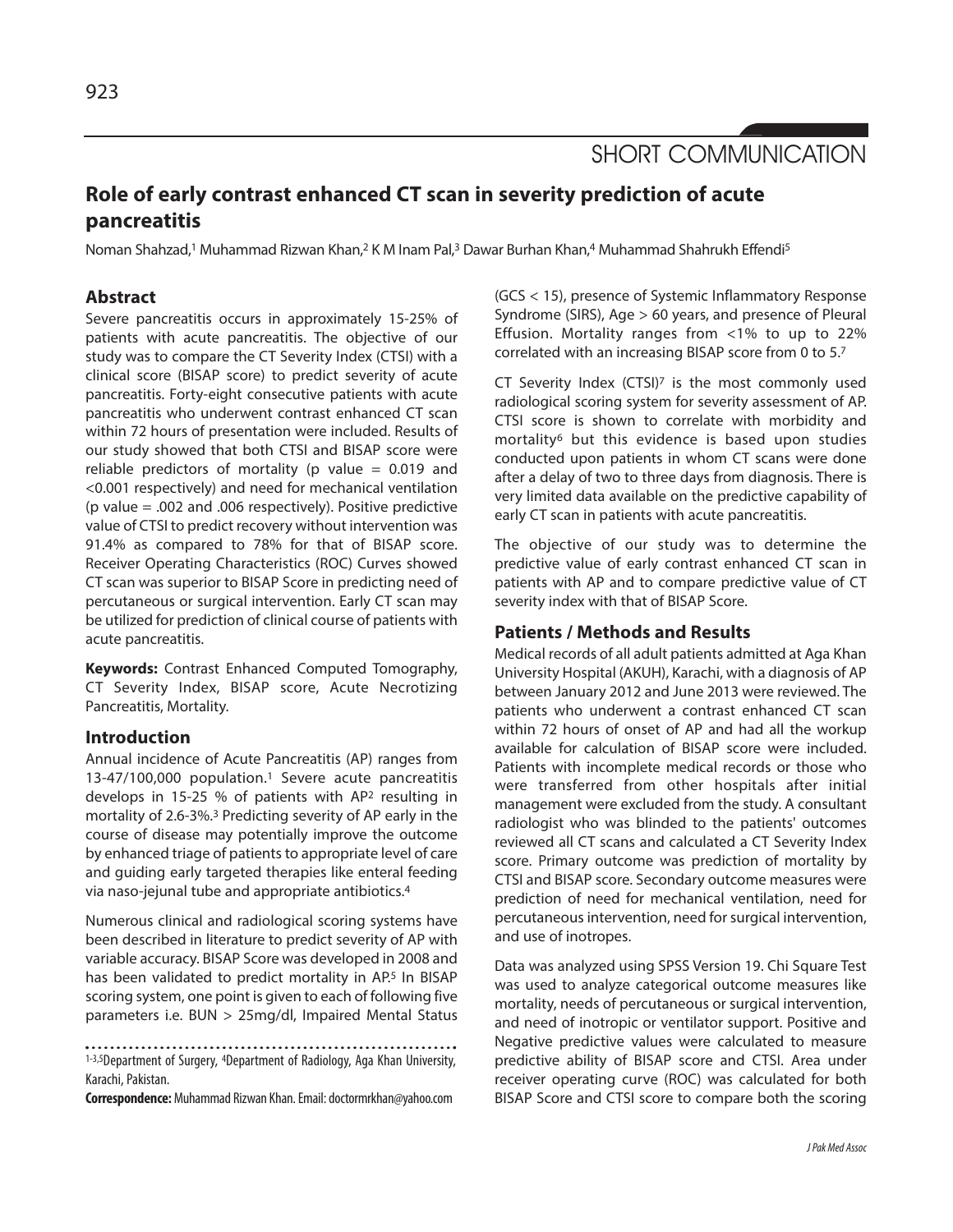Role of early contrast enhanced CT scan in severity prediction of acute pancreatitis  $924$ 

| <b>Outcome Measure</b>            | <b>BISAP Score</b> |             | P Value | <b>CT Severity Index</b> |              | <b>P</b> Value |
|-----------------------------------|--------------------|-------------|---------|--------------------------|--------------|----------------|
|                                   | $0-2(n=41)$        | $3-5(n=7)$  |         | $0-5(n=34)$              | $6-10(n=14)$ |                |
| Mortality                         | $1(2.4\%)$         | $4(57.1\%)$ | < 0.001 | $1(3.2\%)$               | $4(28.6\%)$  | 0.021          |
| Need of Inotropic Support         | $2(4.9\%)$         | $4(57.1\%)$ | 0.002   | $1(3.2\%)$               | 5 (35.7%)    | 0.006          |
| Need of Mechanical Ventilation    | $2(4.9\%)$         | $4(57.1\%)$ | 0.002   | $1(3.2\%)$               | 5(35.7%)     | 0.006          |
| Need of Percutaneous Intervention | 6(14.6%)           | $3(42.9\%)$ | 0.077   | $3(8.8\%)$               | $6(42.9\%)$  | 0.008          |
| Need of Surgical Intervention     | 5(12.2%)           | 2(28.6%)    | 0.257   | $0(0.0\%)$               | 7 (50.0%)    | < 0.001        |

**Table:** Distribution of Outcome Variables according to categories of BISAP Score and CT Severity Index (CTSI).



**Figure:** Area under the receiver operating curve for need of percutaneous and surgical intervention.

systems. The ethical review committee of the institution approved the study.

A total of 48 patients were included in the study. Mean age of patients was  $46\pm18$  years and 58% were males. BISAP score of 0-2 was present in 41 patients and 7 patients had a score of 3-5. On the other hand, 34 patients had CTSI score of 0-5 and 14 patients had a score of 6-10. Overall hospital mortality was 10.4%, while mechanical ventilation and inotropes were required in 12.5% of our patients. Percutaneous intervention was required in 18.8% of patients, while surgical intervention was required in 14.6% of patients.

There was significant difference in mortality for two categories based upon of BISAP score and two categories of CTSI. Both CTSI and BISAP score were reliable predictors of mortality (p value =  $0.019$  and < $0.001$  respectively) and need for mechanical ventilation ( $p = 0.002$  and 0.006

respectively). On the other hand, higher CTSI had significantly higher risk of radiological or surgical intervention but that was not true for BISAP score. Detailed results are shown in the attached Table. Positive predictive value of CTSI to predict hospital course without any intervention was 91.4% as compared to 78.0% for BISAP score, the difference was statistically significant. Comparison of both the scores to predict need for percutaneous and surgical intervention is done using Receiver Operating Characteristics (ROC) Curves as shown in the attached Figure.

#### **Discussion**

There is an ongoing debate about timing of CT scan in patients with AP. Some investigators favour early CT scan for purpose of prognostication.<sup>7</sup> Others have observed no additional advantage of CT scan over clinical parameters to predict outcome.<sup>8</sup> We found that early CT scan can predict mortality and need of invasive monitoring and